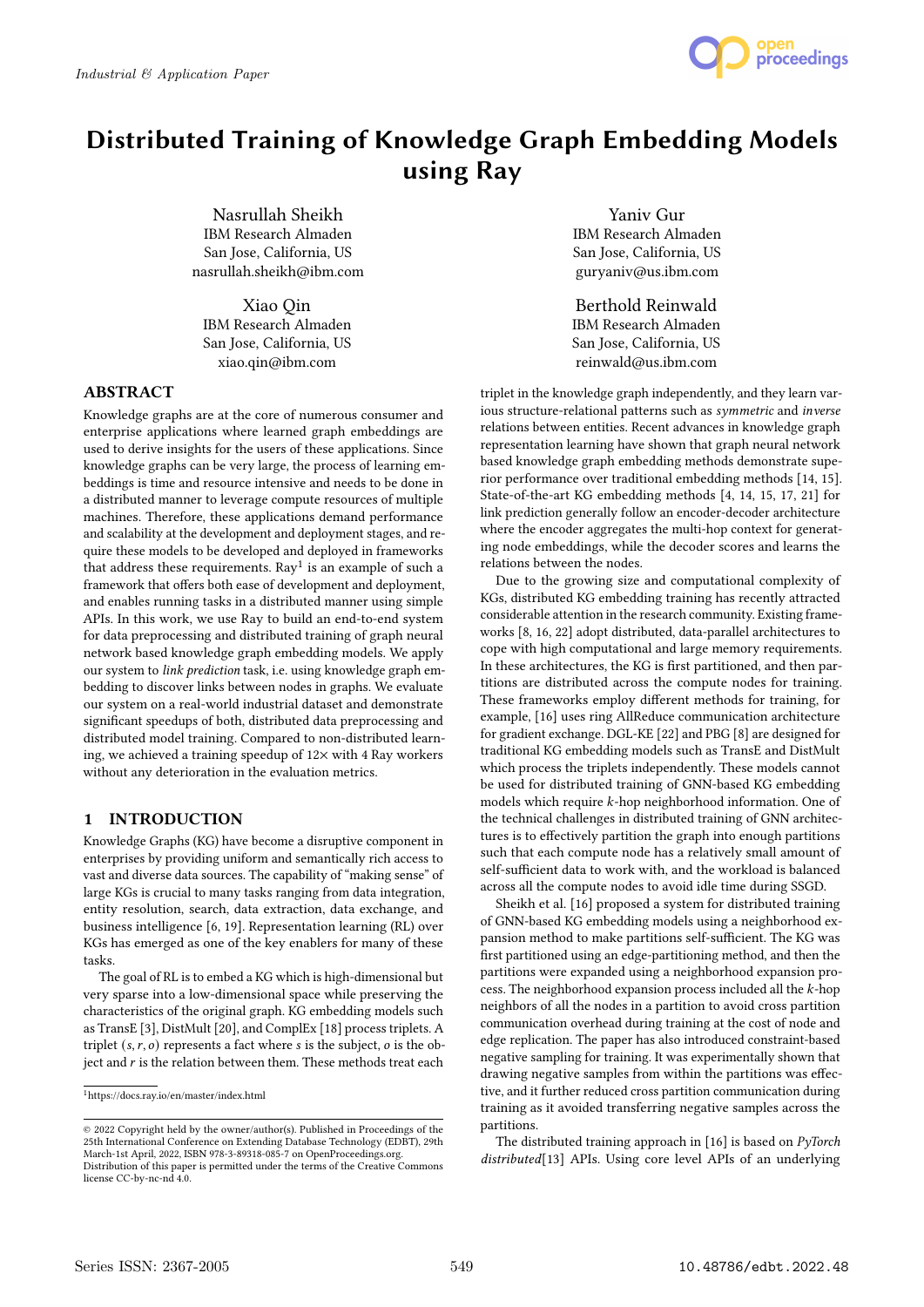framework such as PyTorch is challenging for scaling and deployment. More recent distributed frameworks such as Ray [11, 12] simplify underlying details for scaling and deployment. Ray is a general-purpose cluster computing framework that provides universal, simple APIs that enable developers to use existing libraries and systems for distributed computing. The rich Ray framework provides APIs for training (Ray Train), tuning (Ray Tune), online serving (Ray Serve), and distributed data management (Modin) [2, 9, 10]. Ray Train [1] provides a simple to use API for distributed training of neural network models using deep learning frameworks such as PyTorch. Moreover, it provides composability which allows Ray Train to inter-operate with Ray Tune for hyperparameter learning.

The contributions of this short paper are summarized as follows:

- We introduce a state-of-the-art distributed KG embedding training framework [16] using Ray, and demonstrate performance results on an industrial scale KG.
- We provide and evaluate a distributed attribute preprocessing pipeline using Ray.
- We use Ray Train API for distributed training of the KG embedding model, and demonstrate the simplicity of the API while performing a complex task.

The rest of the paper is organized as follows: In Section 2 we present an overview of our industrial dataset, and Section 3 describes the architecture of our system. Section 4 provides the experimental setup and results, and we conclude in Section 5.

#### 2 DATA OVERVIEW



Figure 1: The schema of an enterprise KG with heterogeneous node types, edge types and node attributes.

Let  $G = (V, E, A, R, \phi)$  denote a KG.  $V = \{v_1, \dots, v_n\}$  is a set of nodes in  $G$ .  $A = \{a_1, \dots, a_k\}$  defines the node attribute schema of G. Each node  $v_i \in V$  is associated with a node type  $\phi(v_i)$ . Its corresponding attribute schema is a sub-schema of A denoted by  $A_{\phi(v_i)} \subseteq A$ .  $E = \{e_1, \dots, e_m\}$  is a set of directed edges and R defines the edge types in G. Each edge  $e_k = (v_i, r_i, v_j)$  indicates a relationship from  $v_i$  to  $v_j$  of relation type  $r_i \in R$ . Each node type can include a different set of attribute types resulting in initial node features with variable lengths. Figure 1 shows the schema of an example enterprise KG.

#### 3 SYSTEM OVERVIEW

The system architecture for distributed training of KG embedding models using Ray is shown in Figure 2. The input to the system is the original graph, node attributes and relations, and the

 $p$ -partitions of the graphs. The system consists of two main components: distributed data preprocessing and distributed training component. The distributed data preprocessing component takes in raw attributes of nodes and processes them in a distributed setting using Ray to produce  $k$ -dimensional feature vectors. The objective of the distributed training component is to learn a KG embedding model. The components of the distributed setting are described below.

#### 3.1 Distributed Data Preprocessing

Our input data was comprised of node attributes that had to be encoded to feature vectors for the purpose of training the GNN. These node attributes can be of different formats such as text, numerical, date, and categorical types. Specifically, dates are converted into numerical values, we used scikit-learn KBinsDiscretizer and OneHotEncoder (or MultiLabelBinarizer) to encode the numerical and categorical values, and we used a pre-trained BERT language model for encoding the text attributes.

The process of encoding the node attributes was divided into two stages: in the first stage, we loaded a pre-trained BERT model and fit the KBinsDiscretizer, OneHotEncoder, and MultiLabel-Binarizer model to all the nodes in the input data. The process of learning the models was not executed in distributed manner. In the second stage, we applied the learned models to the node attributes to transform them into feature vectors. This transformation step was executed in a distributed manner using Ray.

Using @ray.remote, we implemented a Ray remote worker that receives as an input a subset of nodes with their attributes and a reference to the pre-trained models. The attributes transformation was parallelized by splitting the nodes data and distributing the data among multiple Ray workers. Since all the Ray workers used the same pre-trained scikit-learn and BERT models, the models were placed in the distributed Plasma object store using ray.put(), and the returned object ID was passed to the workers.

The transformation results were gathered from the Ray workers using ray.get() and were concatenated into one array that contained the transformed node attributes for all the data. The running time measurements of the distributed attributes processing are reported in Section 4.2.

To cope with the heterogeneity of the entity attributes e.g. in Figure 1, we modeled the attributes as the immediate neighbors to the entity and used a 1-hop GCN [7] like network without self-loop to obtain the entity attribute embedding. That is, we used a virtual node to represent an entity and its attribute embedding is the result of an aggregation of its attribute neighbors' embeddings. Different from GCN, each attribute type has a dedicated embedding matrix for the transformation. Note that this created entity-attribute graph is only used for attribute embedding but not for the later graph convolutional layers. The entity embeddings are used as initial node features during knowledge embedding model training.

#### 3.2 Distributed Training

We use the Ray Train API for distributed training of our GNN model. The API exposes a Trainer class for users. Users have to pass backend and a training logic function as input. The Trainer creates an Executor process and handles callbacks from the training logic function. The Executor is responsible for distributed training. It creates an actor group, and it passes worker resources, number of resources, and placement strategies to worker group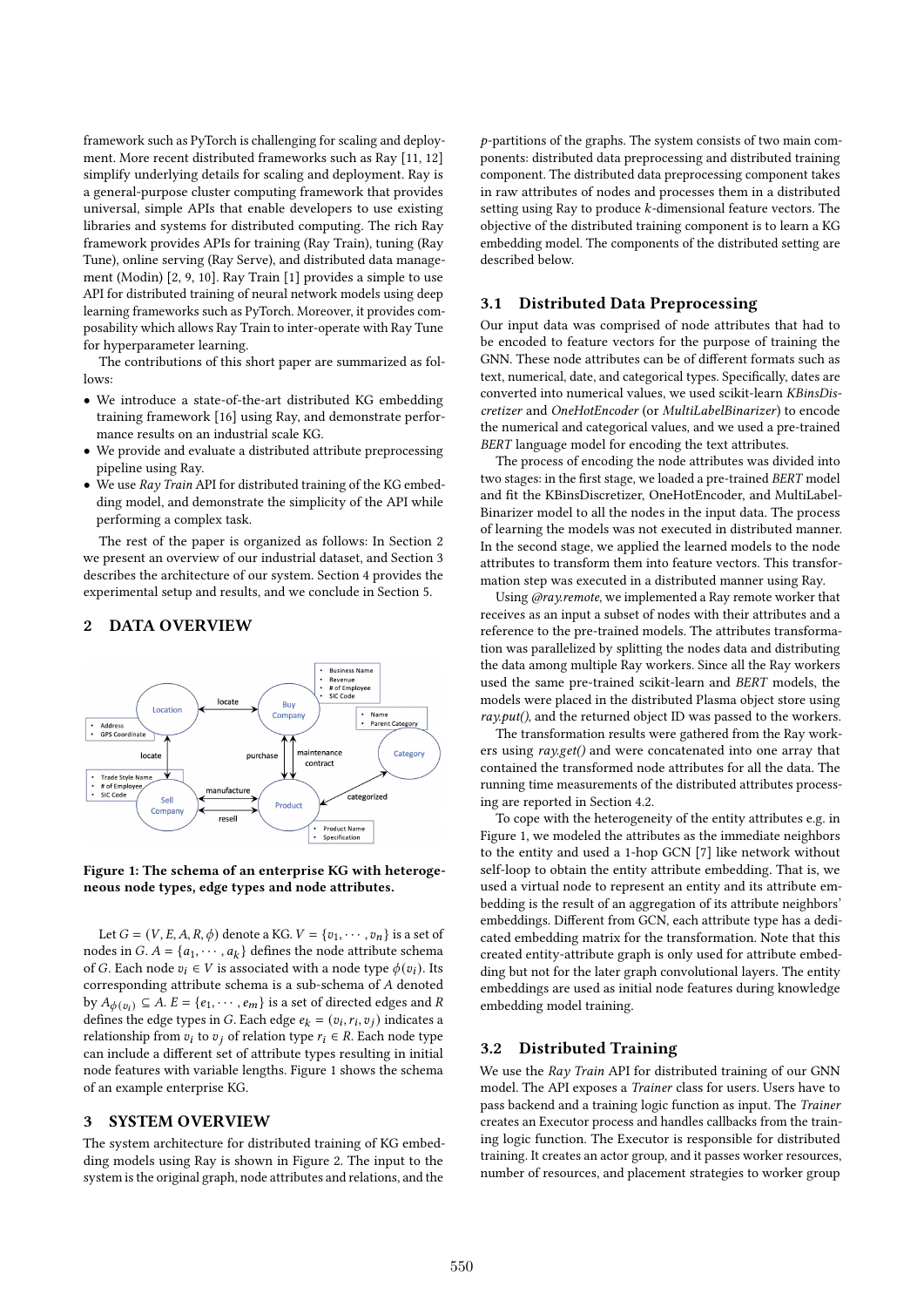

Figure 2: Architecture for Training KG Embedding Models in Ray

processes. Ray Train also provides flexibility in choosing the backend. It supports libraries Torch, Tensorflow and Horovod.

We use the training architecture described in [16] and encapsulate it in Ray Train for distributed training as shown in Figure 2. When the workers are launched using trainer.run(), each worker<sup>2</sup> loads its graph partition and initializes the model for training. The number of workers is determined by the number of graph partitions. The training function (train\_gnn) logic is followed using [16]. After each epoch, Ray Train allows to collect intermediate results from the distributed training workers. We use PyTorch as our backend. Hence, Ray Train will use torch.distributed for gradient sharing and update.

#### 4 EXPERIMENTAL EVALUATION

In this section, we describe the evaluation settings of the KG embedding model training using the data described in Section 2. The data is comprised of 2.8M nodes, 24M edges and 5 relation types. The feature vector per node obtained from processing the node attributes had a dimension of 64. For training the KG embedding model, we divided the data into train, test and validation sets. We randomly chose 80% of the edges as training edges, and test and validation sets use the 10% remaining edges each.

#### 4.1 System Setup

We use  $Ray\ 1.8.0\ [11]$  as the distributed training framework, PyTorch Geometric 1.7.2 [5] as the graph embedding framework, and PyTorch 1.9.0 [13] as the deep learning backend.

We ran our experiments on a cluster of 4 machines. Each node had two Intel Xeon 6138 CPUs @ 2.00 GHz (80 virtual cores), 726 GB DDR4 DRAM @ 2666 MT/s, 40 Gb Ethernet, 2 P100 GPUs with 16GB RAM, and was running CentOS Linux 7.9.

We used RGCN [15] and RelGNN [14] to learn the embeddings of nodes and relationships. For both models, we used three neural

network layers: one for attribute embedding, and two graph convolutional layers. The hidden dimension size of GNN-layers is 64, and we found that an embedding size of 32 dimensions produced good quality results. For RGCN, we set the hyperparameters as follows: learning rate 0.01, dropout 0.2. For RelGNN, we used the following hyperparameters: regularization 0.001, learning rate 0.001, and Adam decay 0.0001.

#### 4.2 Results of Node Attributes Processing

Our input data contained 2.8M nodes that were evenly distributed among the Ray workers for preprocessing, where each worker was assigned to one GPU or CPU depending on the task. Since scikit-learn does not support GPU computations, the attribute transformations were computed on a CPU, whereas the BERT transformations were computed on a GPU. We measured the attributes processing time for 1, 2, 4, 6 and 8 workers.

As shown in Figure 3, the processing time for all the node attributes using one worker was 10K seconds and by using 8 workers, the processing time was reduced to 2500 seconds. While increasing the number of workers from 1 to 2 reduced the processing time by 2×, going up to 8 workers reduced the processing time by only 4×. Although we achieved a significant speedup using the distributed processing setup, we did not achieve linear scalability by using the full Ray cluster resources. To explain this behavior, we compared the net workers' processing time (averaged across all workers) with the overall processing time that included retrieving the results. As shown in the figure, while the net processing time scaled linearly and reduced from 6912 seconds with 1 worker to 846 seconds with 8 workers, there was a significant overhead introduced by the  $ray.get()$  operation. This operation is necessary to collect the results from all the workers which are distributed across the cluster.

<sup>&</sup>lt;sup>2</sup>train\_gnn is the worker process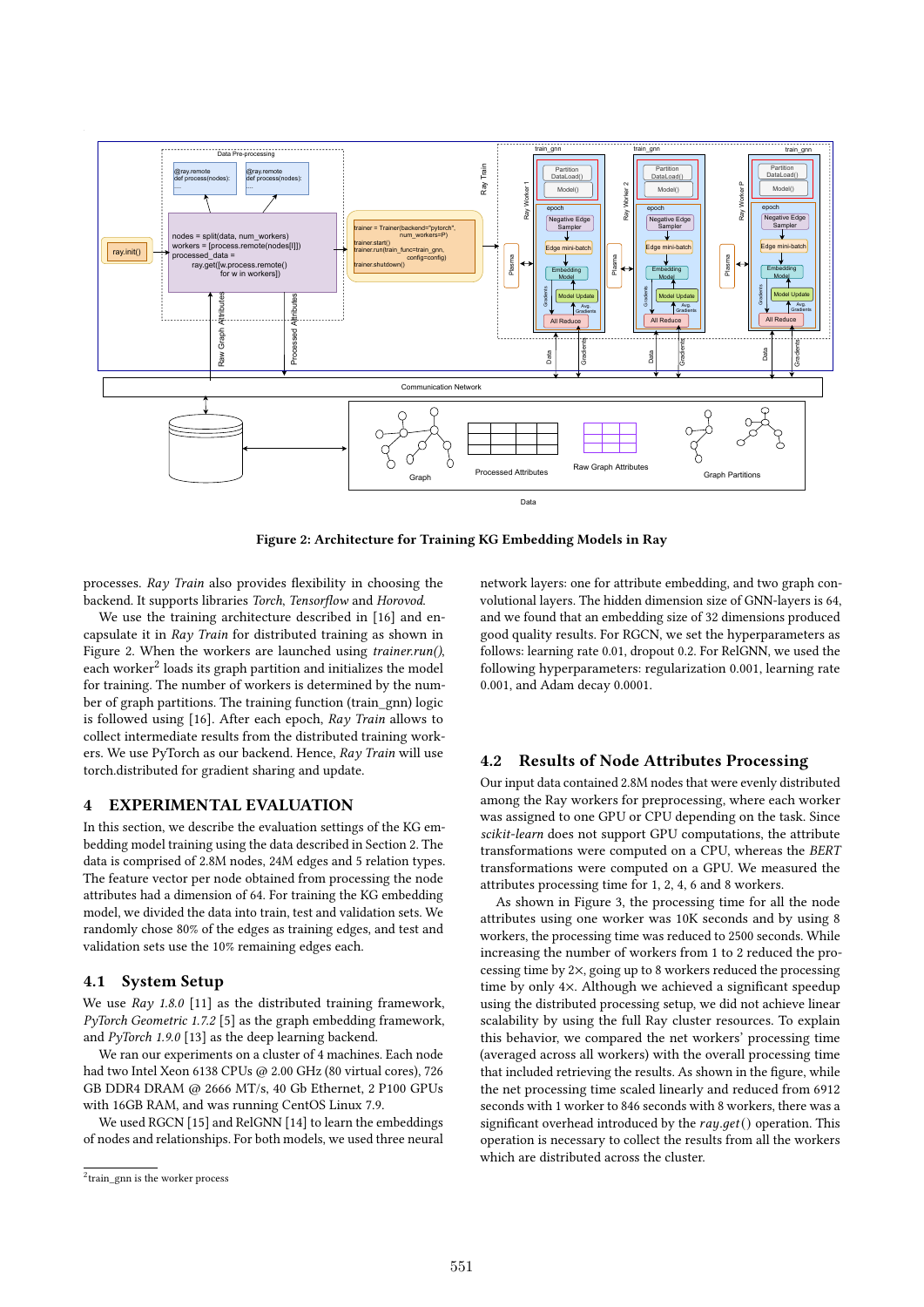

Figure 3: Distributed node attributes processing time with Ray.

## 4.3 Results of Distributed Training

We evaluated the accuracy and scalability performance of distributed training using Ray against non-distributed training for the link prediction task. We used the same hyperparameters in both settings. RGCN and RelGNN treats link prediction as a binary classification task, i.e. predict if a given triplet is valid or not.



#### Figure 4: AUC and epoch time of RelGNN Training in Ray (1 worker represents training in non-distributed settings)

For RelGNN, we evaluated the training accuracy on the test set using Area Under the Curve (AUC) of Receiver Operating Characteristic curve (ROC). Since both the model and input data were large, we could not take advantage of GPU acceleration due to limited GPU memory. Thus, we performed the training on CPUs and used neighborhood sampling. In neighborhood sampling, a fixed number of node neighbors are randomly selected. We selected 25 and 10 neighbors as first-hop and second-hop neighbors, respectively. The knowledge graph was partitioned into 2 and 4 partitions for training using 2 and 4 Ray workers. We trained using the edge mini-batch approach and used 256, 128, and 64 batches for 1, 2, 4 workers, respectively. This approach yielded the same number of training edges in each training scenario.

In the case of RGCN, we evaluated the performance on Mean Reciprocal Rank (MRR) metric of the test set. MRR was calculated by averaging the reciprocal ranks of the test set. We partitioned the graph into 2,4, and 8 partitions to train using 2,4, and 8 workers on GPUs. For non-distributed training, i.e single trainer process, we used a batch size of 256 which led to 128, 64 and 32 batches for 2, 4 and 8 workers, respectively.



#### (b) Running Time (on GPU) of distributed and non-distributed training

### Figure 5: MRR and epoch time of RGCN Training in Ray (1 worker represents training in non-distributed settings)

In the non-distributed setting, training on the whole graph was performed using only one trainer process, and it did not involve any gradient sharing. From Figure 4(a), it is evident that the AUC scores of the distributed training were comparable with the non-distributed settings. With respect to scaling, we were able to achieve approximately 12× speedup for 4 workers as shown in Figure 4(b). The results produced using Ray are in agreement with the non-Ray training approach of [16]. We achieved similar results for distributed training of RGCN as shown in Figure 5(a,b). The MRR scores obtained for distributed and non-distributed training were similar. Moreover, we were able to achieve approximately 16× speedup with 8 trainers. In both KG embedding models, super-linear speedup is primarily achieved by the large time decrease in the compute intensive computational graph formulation which is proportional to the size of the partition. Sheikh et al. [16] presents the detailed discussion of this super-linear speedup.

The overhead introduced by using the Ray Trainer API was negligible, approximately 5 seconds at the start of training. We also performed evaluation using pytorch.distributed API, and found that there were no significant differences in running times